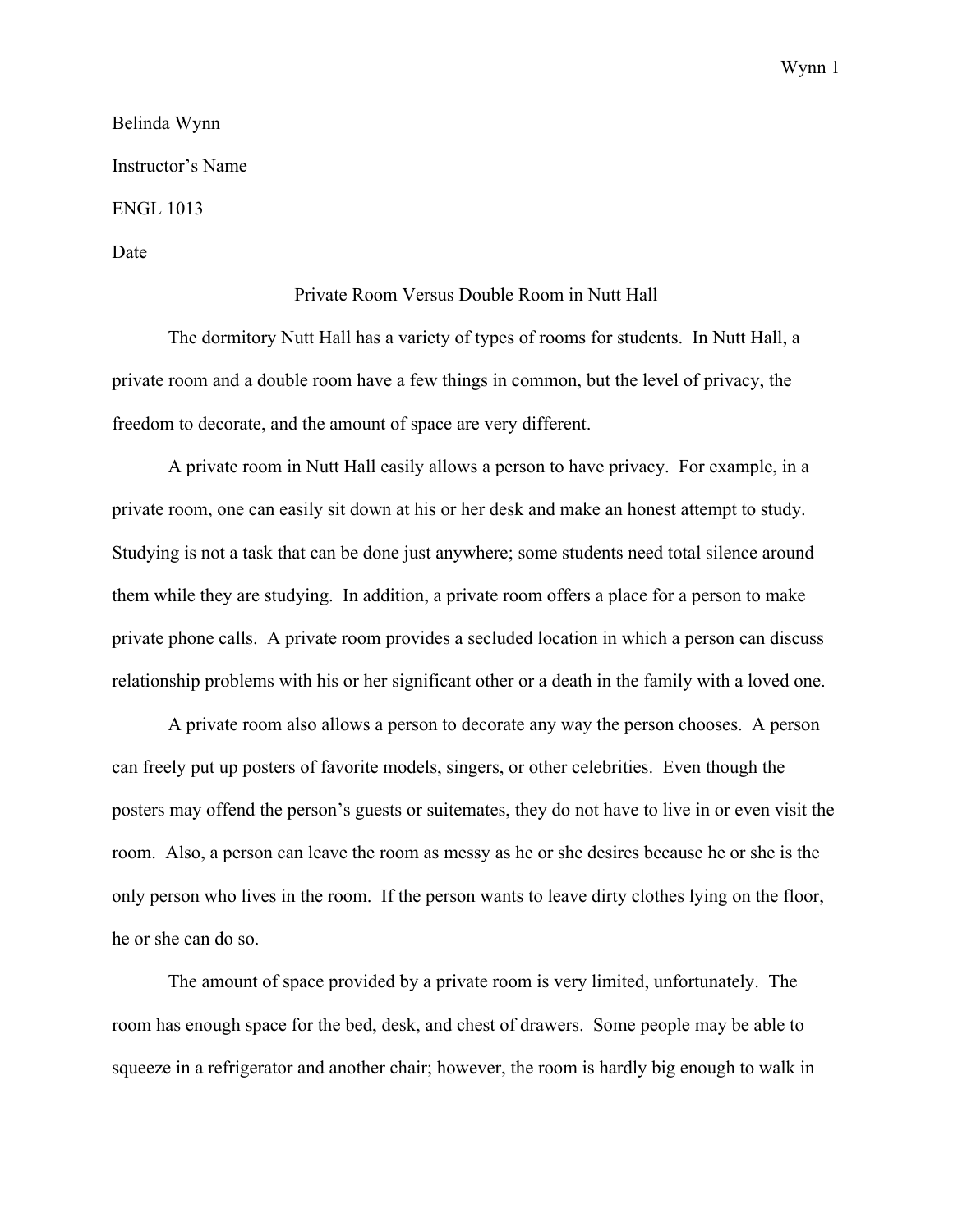Wynn 2

when these items are brought in. Even though the beds can be raised and items placed underneath the bed, a problem still exists for short people who will find climbing into a raised bed difficult.

In contrast to a private room, a double room in Nutt Hall offers very little privacy. A student who is attempting to sleep does not have much privacy from a roommate who is studying. Even if one tries to be as quiet as a mouse, every move seems to make an enormous amount of noise. On the other side of the scale, trying to study while a roommate is watching television or talking on the phone is nearly impossible. One can sit and study for an hour and accomplish only about fifteen minutes of studying. During those times, one could escape to the library, but most people would rather be able to study in the privacy of their own room. Phone calls are another nearly impossible task if a person is in a double room. Relationship problems that are sensitive topics of conversation soon become the number-one topic of conversation between a person and his or her roommate.

Decorating a shared room can sometimes be more of a hassle than it is worth. Some people really have to watch what they put on the walls of the double room because their roommates are a little too uptight. Also, in a shared room, one typically cannot just throw dirty clothes anywhere he or she pleases. Of course, some people will throw their dirty clothes anywhere just to make their roommate mad; however, most people have a little common courtesy and pick up after themselves. Unfortunately, constantly worrying about a dirty room soon becomes really frustrating.

The amount of space in a double room is incredible. Enough room exists for two beds, two desks, and two chests of drawers, as well as two refrigerators, a filing cabinet, and possibly a small couch. Each roommate has his or her own closet area that, when the shelves and divider